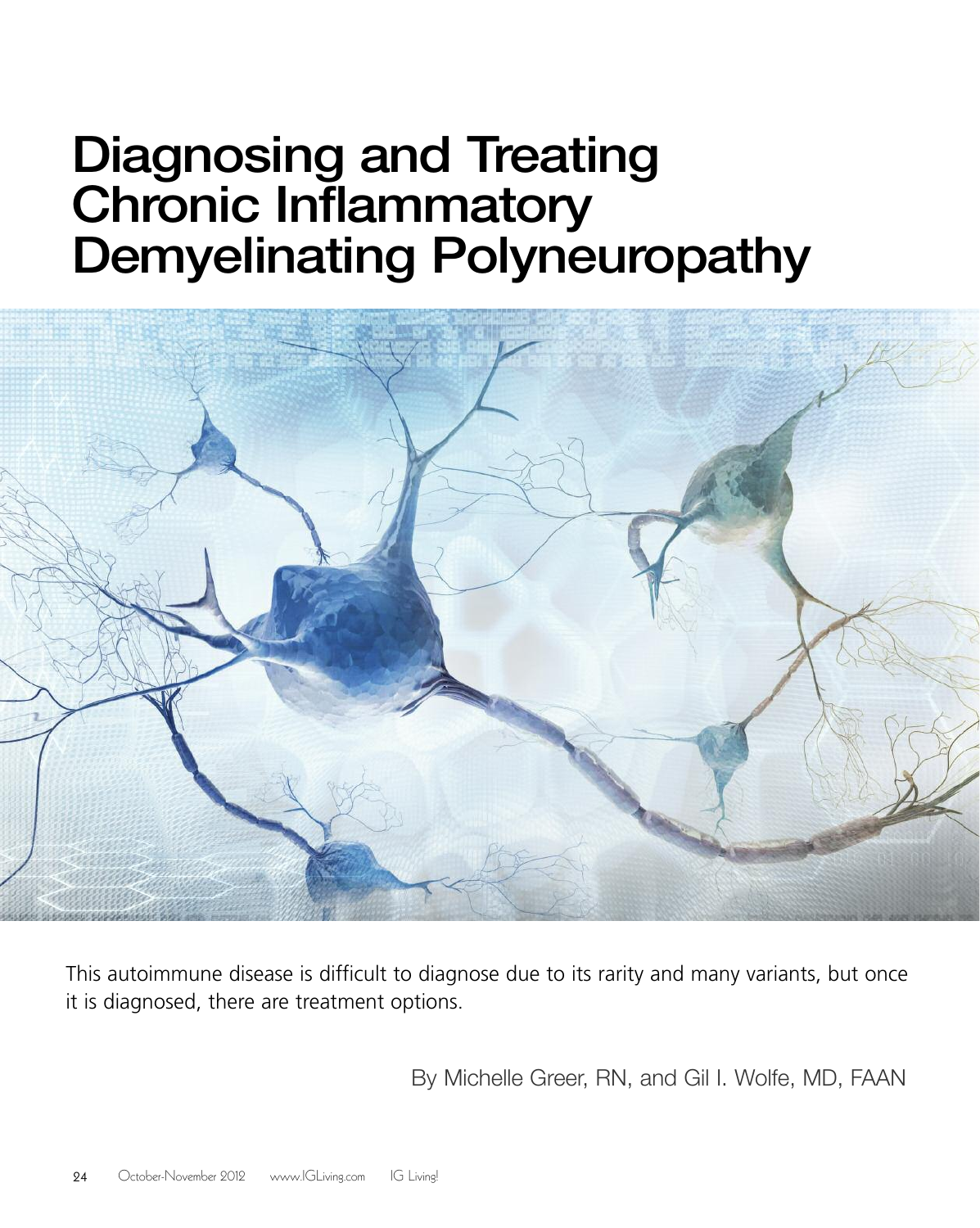The primary function of the immune system is to differentiate between self and non-self, to keep self healthy and to destroy or neutralize non-self. When the immune system malfunctions and attacks itself, it is he primary function of the immune system is to differentiate between self and non-self, to keep self healthy and to destroy or neutralize non-self. When known as an autoimmune disease. Chronic inflammatory demyelinating polyneuropathy (CIDP) is considered an autoimmune disease. CIDP occurs when the myelin sheath that covers the nerves and assists with impulse transmission is attacked. This is known as demyelination. Due to the nature of the immune attack, there is usually inflammation. The result is an interruption in nerve signals between the peripheral nerves and the muscles they control.

CIDP presents slowly, usually over several months, unlike the acute form of demyelinating neuropathy, which is known as Guillain-Barré syndrome (GBS). GBS presents rapidly, usually over days, but sometimes even more quickly, and frequently, it occurs following some sort of infection or illness. Unlike GBS, CIDP is usually a chronically progressive neuropathy, and it is rarely associated with antecedent illnesses or respiratory failure. 1

# **Diagnosing CIDP**

Usually, CIDP presents as a motor predominant neuropathy with prominent proximal weakness, meaning the muscles responsible for movement closest to the torso are affected first. The weakness is typically symmetrical, affecting both sides of the body equally. Occasionally, CIDP can present in the pattern of a mononeuropathy multiplex, large-fiber neuropathy with sensory ataxia, pure motor neuropathy or small-fiber neuropathy. 1

It's not uncommon for CIDP to go undiagnosed for a while due to many factors. The symptoms may be vague

## **Table 1. CIDP and Variants**

- A. Symmetric proximal and distal motor predominant CIDP
- B. Lewis-Sumner syndrome (LSS) (or multifocal acquired demyelinating sensory and motor neuropathy)
- C. Demyelinating neuropathy with IgG or IgA paraprotein
- D. Sensory predominant demyelinating neuropathy
- E. CIDP neuropathy with central nervous system (CNS) demyelination
- F. Demyelinating neuropathy associated with systemic disorders:
	- 1. Hepatitis B or C
	- 2. HIV
	- 3. Lymphoma
	- 4. Diabetes mellitus
	- 5. Systemic lupus erythematosus or other collagen vascular disorders
	- 6. Thyrotoxicosis
	- 7. Organ or bone marrow transplants
	- 8. Nephrotic syndrome
	- 9. Inflammatory bowel disease
- G. CIDP in patients who have inherited neuropathy
- Source: Lewis, RA. Chronic Inflammatory Demyelinating Polyneuropathy, *Neurologic Clinics*, 25 (2007) 71–87.

and brushed off until they become more profound and/or interfere with everyday functioning. And once an individual does go to a physician, a definitive diagnosis still may not follow.

Neuropathy has many causes, and CIDP has several variants (see Table 1). <sup>2</sup> Therefore, it is important that a

| <b>Test</b>                   | What is it?                                                                                                                                                        |
|-------------------------------|--------------------------------------------------------------------------------------------------------------------------------------------------------------------|
| Electromyography ( $EMG$ )*   | A procedure to measure and record muscle activity to show which muscles<br>and nerves are affected.                                                                |
| Nerve Conduction Study (NCS)* | A procedure to measure the speed and efficiency of electrical signals of the nerves.                                                                               |
| Lumbar Puncture               | A spinal tap to look at the cerebral spinal fluid for abnormalities. Protein in<br>the CSF is usually indicative of an immune response and can be present in CIDP. |
| Nerve Biopsy                  | A section of the nerve is taken and examined to look for cause of damage.<br>Only done if diagnosis is unclear.                                                    |

# **Table 2. Diagnostic Tests**

\*An EMG and NCS are almost always both conducted in order to appropriately diagnose CIDP.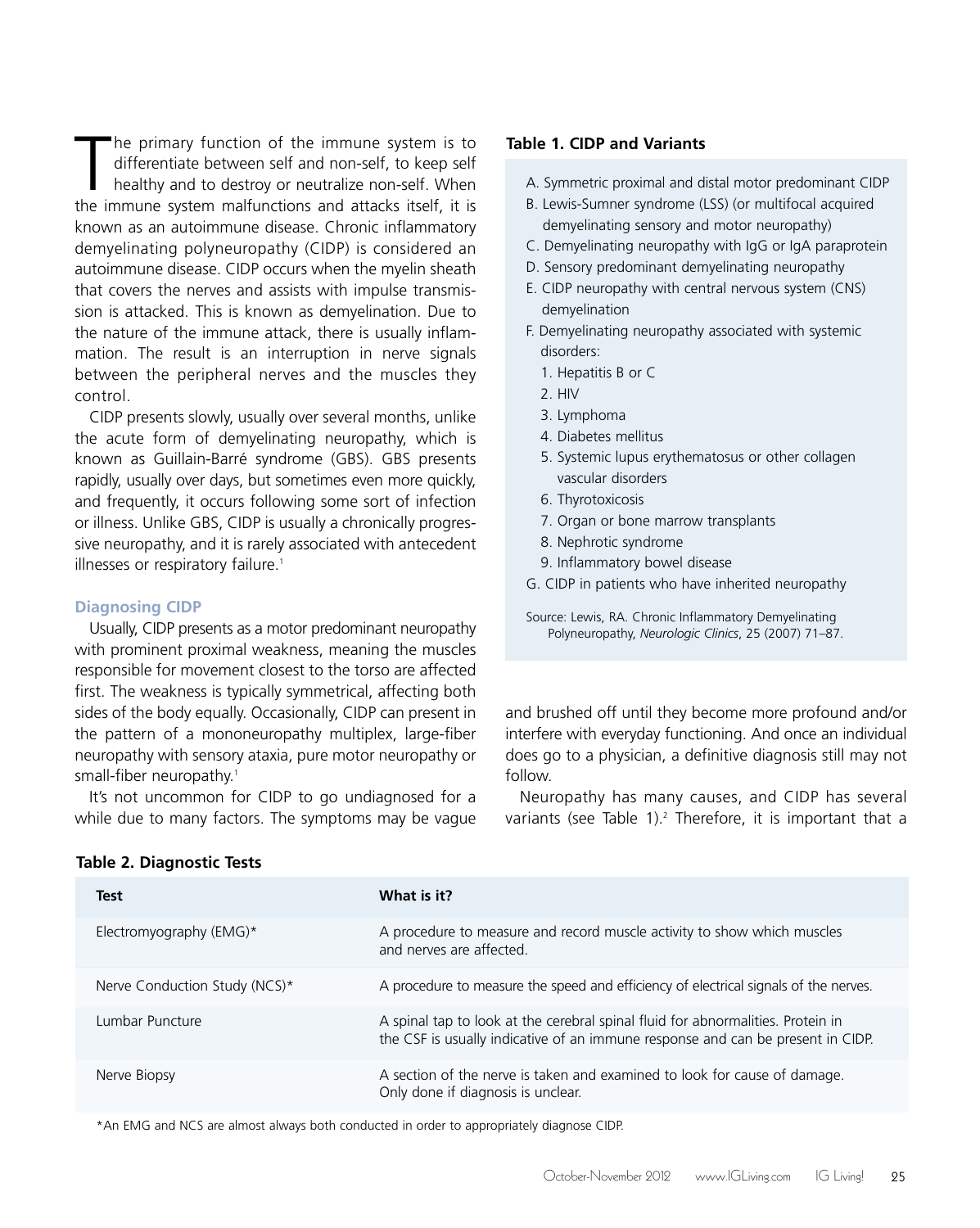thorough health history and physical and neurological examination be performed to determine the cause of the neuropathy. CIDP is rare, but its incidence ranges greatly due to the potential of over- or underdiagnosis. An individual may be thought to have CIDP when it is actually another form of neuropathy, and the reverse can happen as well. Many physicians and patient groups have worked on a standard way to identify CIDP more quickly and accurately, but appropriate diagnosis remains a challenge. Symptoms are first noticed as numbness, tingling, pain

and weakness, which are vague and can be the initial symptoms of many conditions. This usually occurs first in the toes and feet, eventually resulting in foot drop or drag and increased difficulty in walking. The weakness and numbness are typically symmetrical — equal on both sides of the body — and sensory loss is often in a stocking and glove distribution.

A diagnosis of CIDP is based on an electrophysiologic pattern of multifocal demyelination identified through an EMG/nerve conduction study, elevated CSF (cerebral spinal

| <b>Therapy</b>                        | <b>Neuropathy Types</b>              | Route                  | <b>Starting Doses</b>                                       | <b>Maintenance Doses</b>                                                                                                                       |
|---------------------------------------|--------------------------------------|------------------------|-------------------------------------------------------------|------------------------------------------------------------------------------------------------------------------------------------------------|
| Prednisone*                           | CIDP, VN                             | Oral                   | 60-100 mg/day<br>for 4 weeks                                | 60-100 mg every other day,<br>reducing dose by 10 mg<br>every 2-4 weeks. In diabetics,<br>consider daily dosing to<br>simplify glucose control |
| Methylprednisolone*                   | CIDP, VN                             | $\mathsf{I}\mathsf{V}$ | 1 gram daily or every other<br>day for a total of 3-5 doses | Reduce dose by 10 mg                                                                                                                           |
| Azathioprine (Imuran)*                | <b>CIDP</b>                          | Oral                   | 50 mg/day                                                   | Increase by 50-mg<br>increments every 2-4 weeks<br>to 2-3 mg/kg/day                                                                            |
| Cyclophosphamide<br>$(Cytoxan)*$      | CIDP, VN, MMN                        | Oral                   | 50 mg/day                                                   | Increase to 1.5-2 mg/kg/day                                                                                                                    |
| Cyclophosphamide                      | CIDP, VN, MMN                        | $\mathsf{I}\mathsf{V}$ | $0.5 - 3$ gm/m2                                             | Repeat dose monthly for 6<br>months                                                                                                            |
| Cyclosporine<br>(Neoral, Sandimmune)* | <b>CIDP</b>                          | Oral                   | 100 mg twice daily                                          | Increase by 100-mg<br>increments to 3-6 mg/kg/day<br>on a twice daily schedule                                                                 |
| <b>IVIG</b>                           | GBS*, CIDP, MMN                      | $\mathsf{IV}$          | 2 gm/kg divided over<br>$2-5$ days                          | 0.4-1 gm/kg as a single dose<br>every 3-8 weeks as needed                                                                                      |
| Plasmapheresis                        | GBS, CIDP, MMN                       | $\mathsf{I}\mathsf{V}$ | Exchange total of<br>250 mL/kg plasma                       | Total exchanges of 50-250<br>mL/kg may be repeated as<br>needed over 7-14 days                                                                 |
| Rituximab (Rituxan)*                  | MMN,<br>IgM-associated<br>neuropathy | IV                     | 375 mg/m2 every week<br>x 4 weeks                           | Repeat 375 mg/m2 as<br>needed 9-15 months later                                                                                                |

### **Table 3. Standard Immunotherapy for Immune-Mediated Neuropathies**

Abbreviations: CIDP=chronic inflammatory demyelinating polyneuropathy; GBS=Guillain-Barré syndrome; IgM=immunoglobulin M; IVIG=intravenous immunoglobulin; MMN=multifocal motor neuropathy; VN=vasculitic neuropathy.

\* Not FDA approved for this indication.

Source: Trivedi, JR, and Wolfe, GI. Peripheral Neuropathies. In: Rakel, RE, and Bope, ET (eds.) *Conn's Current Therapy*. Philadelphia: W.B. Saunders, 2005; pp 1086-1096.